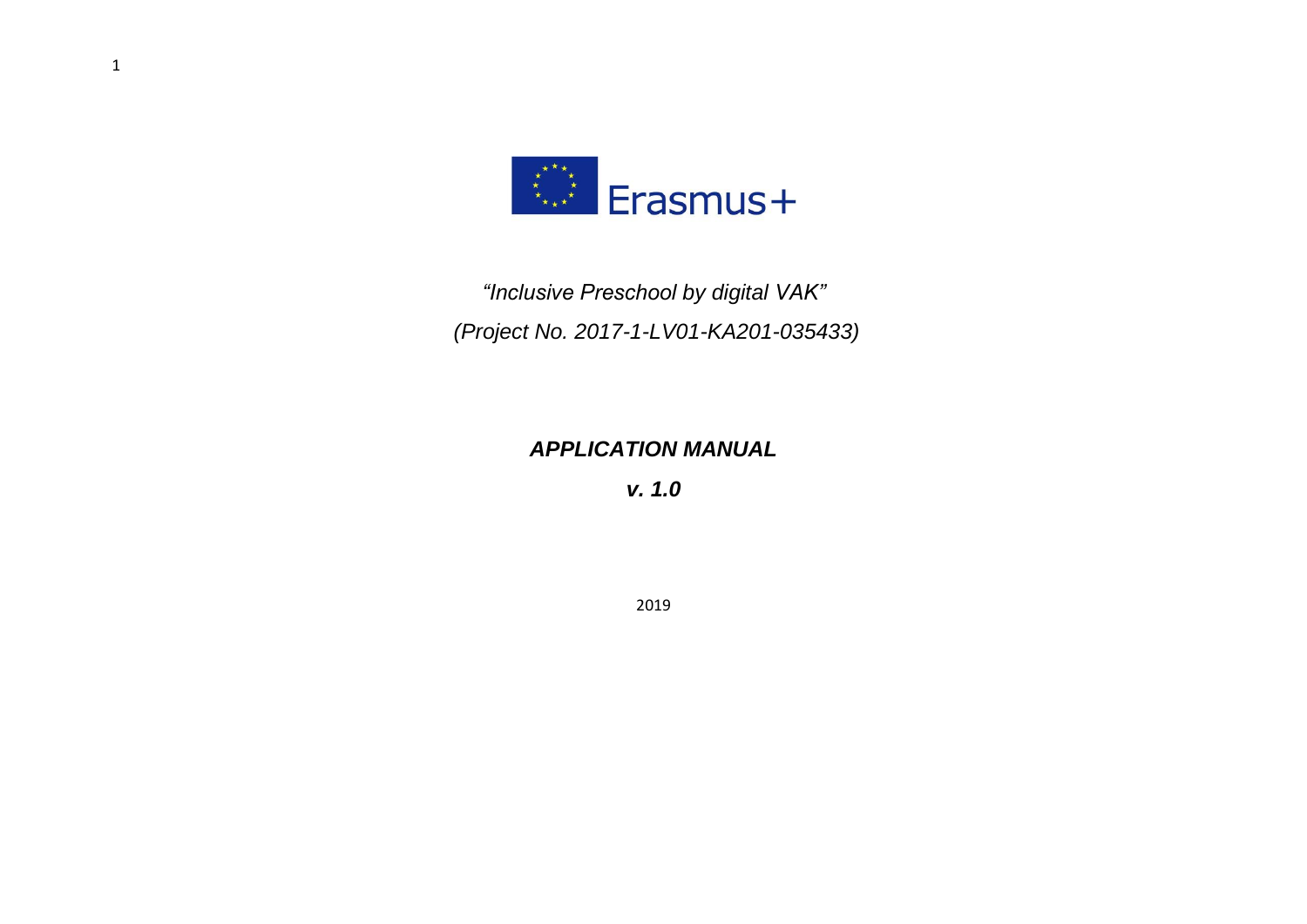### ABOUT

Project "Inclusive preschool by digital VAK" continues challenges on finding effective individualized learning types at preschool. If previous partnership efforts from 2015 to 2017 were driven to new concept of learning by perception type - this project seeks already for tools how to detect early learning difficulties when individualized learning by VAK do not provide expected learning results. To provide set of tools helpful for pedagogues of pre-primary education institutions partners have created application of 2 project results – interactive testing solution for pedagogical evalution of possible learning difficulties or disabilities traits and 30 lessons in digital form for children to be used individually.

This manual describes basic functionality of application and guides pedagogue for use of this resource.

Application is provided in Latvian, Lithuanian, Romanian, Turkish and English languages.

Application is available within General Data Protection Regulation and for educationa purposes.

*Application has been developed in cooperation of*

*Preschool Nykstukas, Ukmerge, Lithuania Liceul Ioan Popescu, Barlad, Romania Preschool "OZEL GOZBEBEGIM ANAOKULU", Yalova, Turkey Preschool Development Centre 4 Family, Riga, Latvia*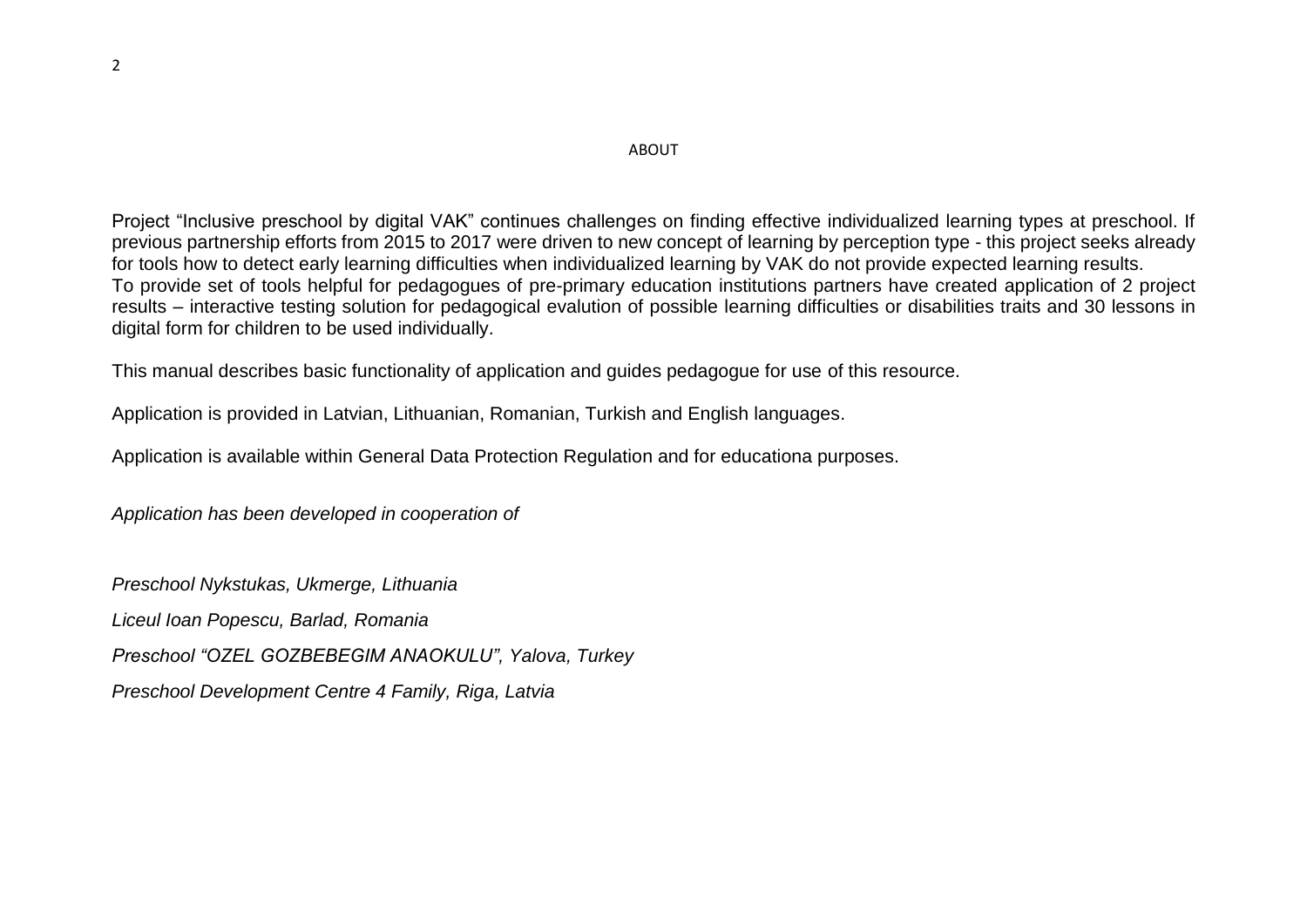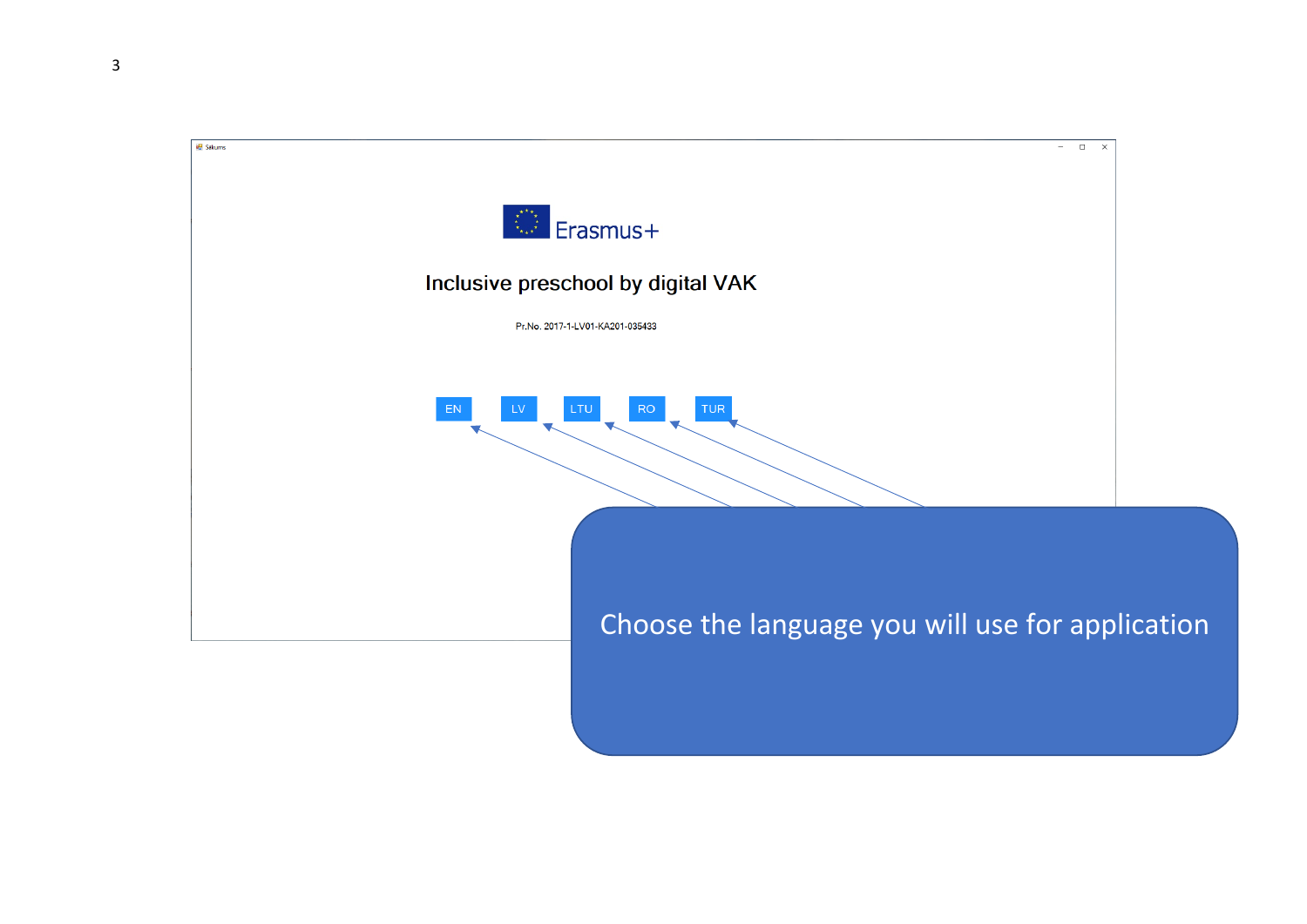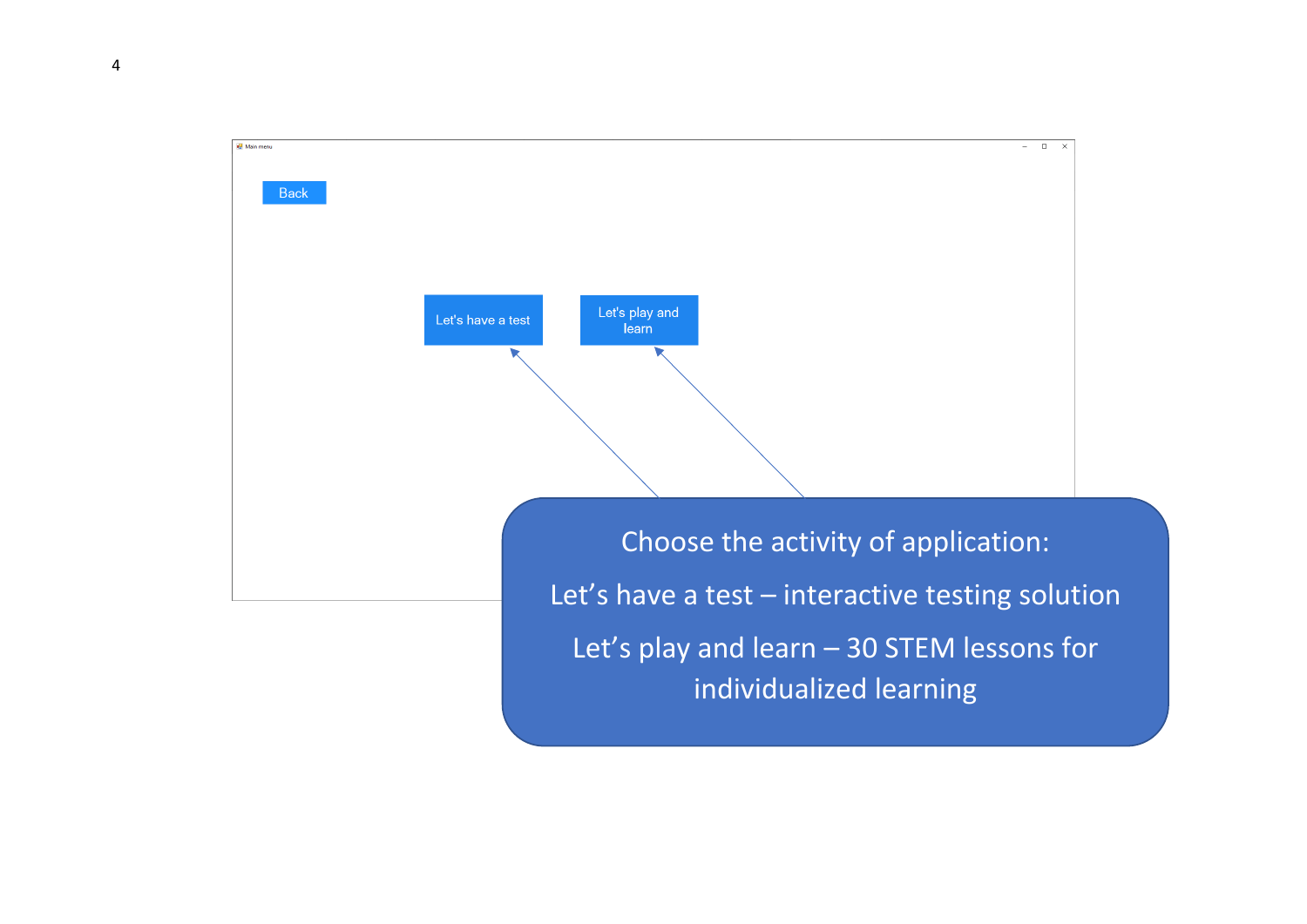# INTERACTIVE TEST OF LEARNING DIFFICULTIES / DISABILITIES

**Let's have a test**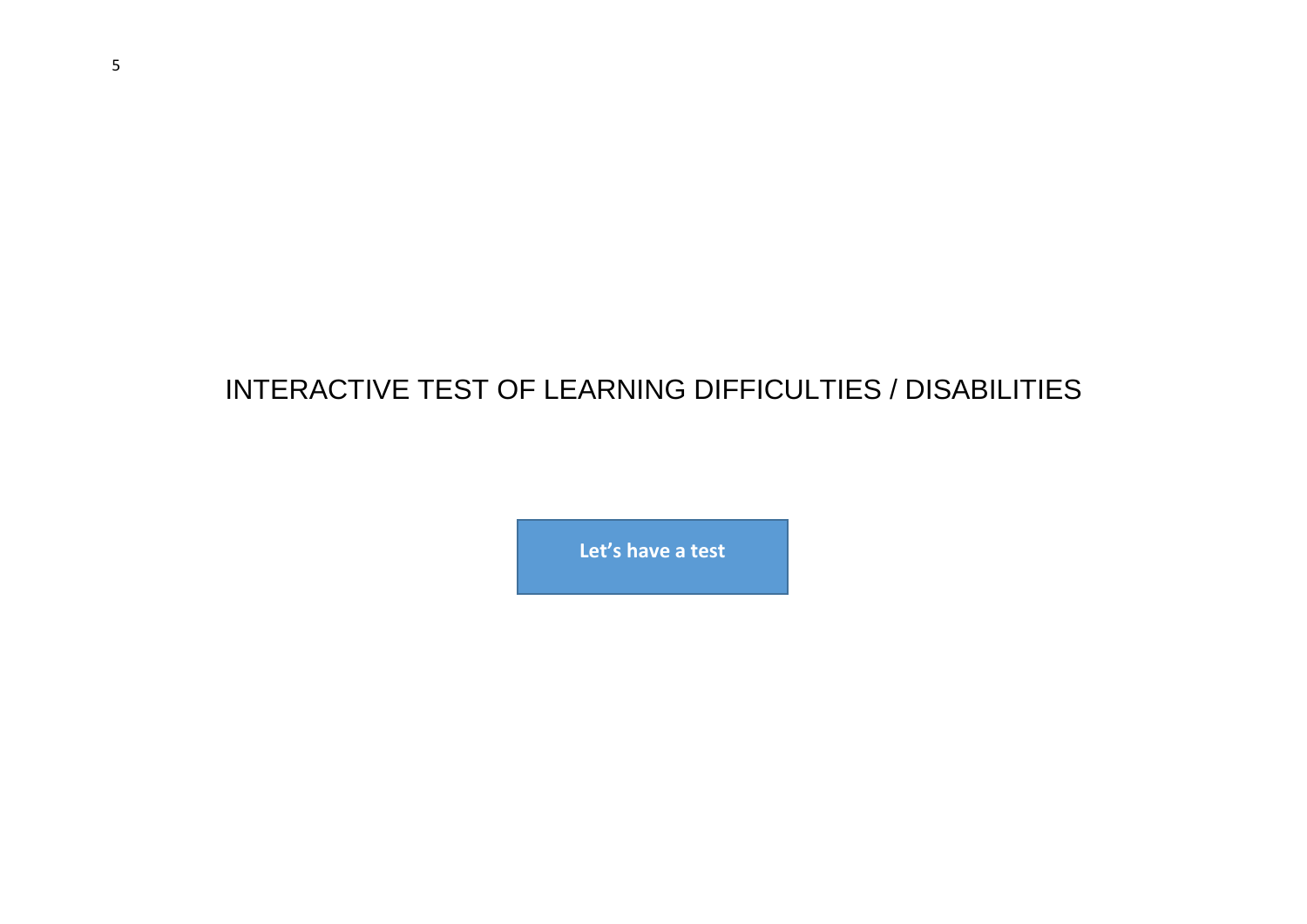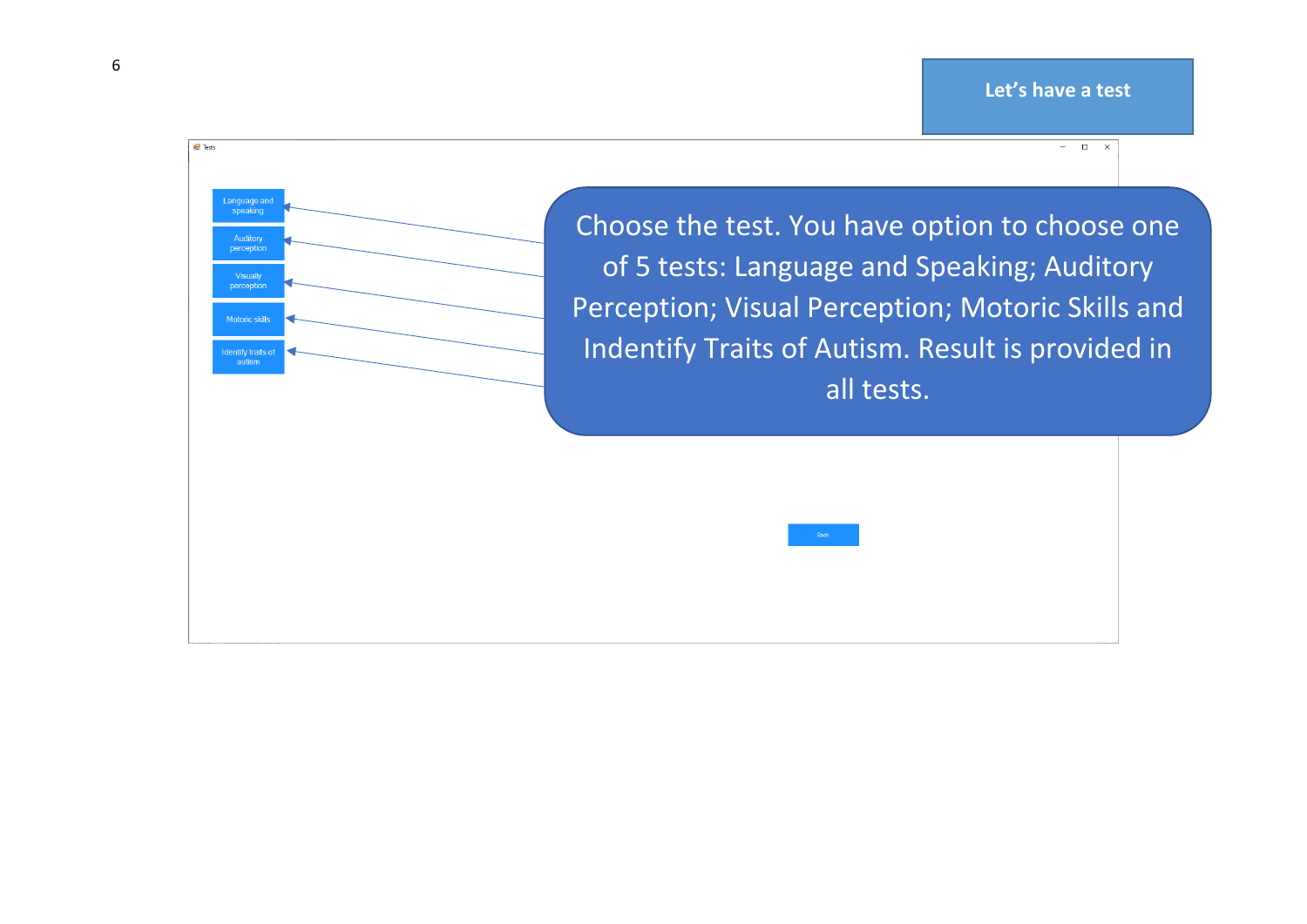**DE** Tests





Uzdevuma laikā ieklausieties bērnā un uzdodiet jautājumus. Šajā uzdevumā novērtējiet, kā bērns izrunā tādas skanas kā A, E (šaurs un plats), S, Š, Č, DZ, DŽ, R, T, L, P, F. Lūdzu, pastāsti par savu mammu!

Skolotājs sarunā uzdod jautājumus un novērtē sarunas laikā dzirdēto

○ Izrunā visas vai gandrīz visas skanas skaidri

○ Klūdaini izrunā tādas skanas kā Š. DŽ. Č. Ž. R

○ Klūdaini izrunā ne *fikai skanas* Š, DŽ, Č, Ž, R, bet arī citas

Prior of using test online, please use pedagogues manual (.pdf) for preparing information for testing.

!!!

## Test consist of:

1)Topic to be tested; 2)Guidelines and recommendations for pedagogue; 3)Alternatives of results.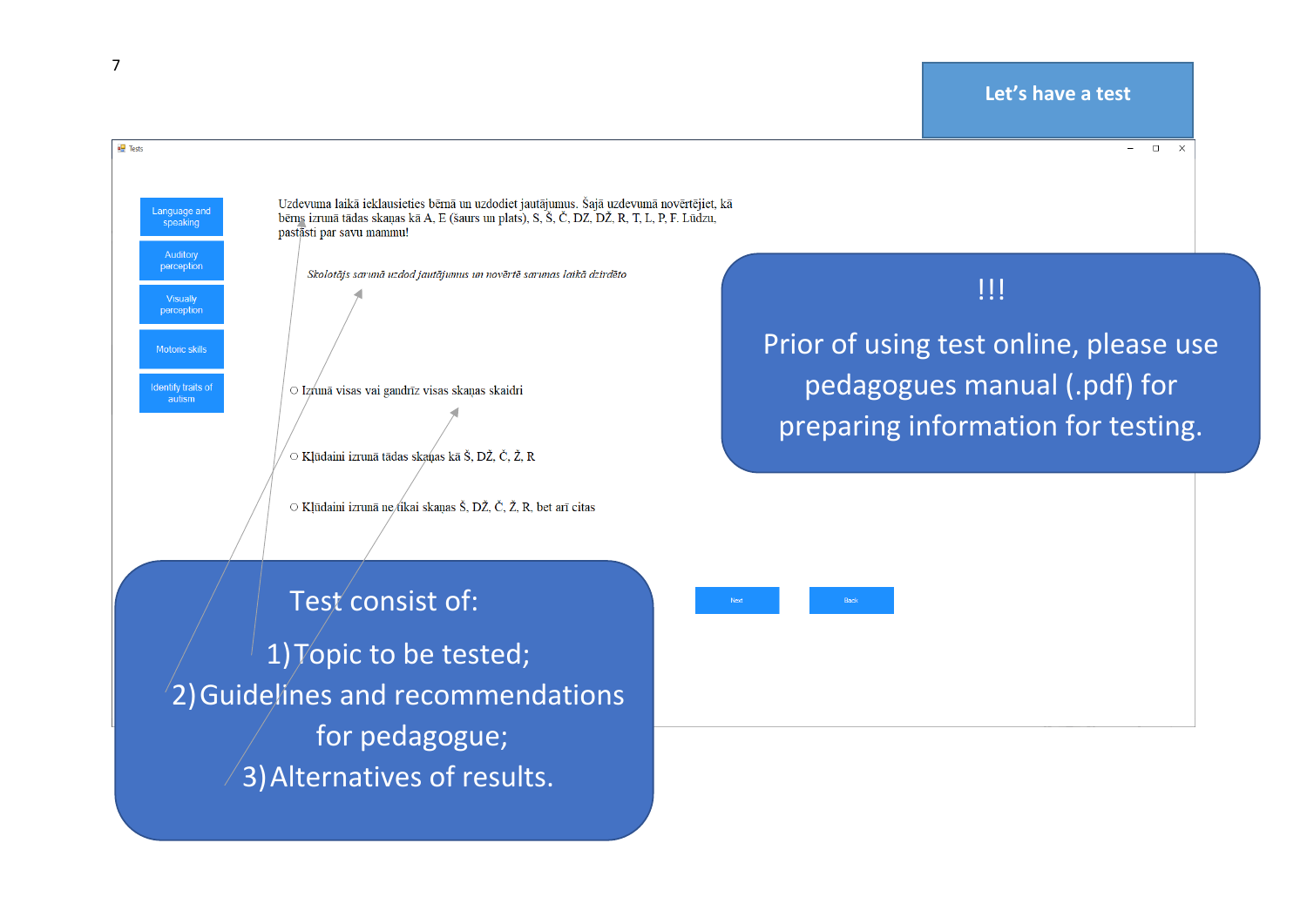

Possible traits of learning disabilities means that result do not match with expected development in the age group 4 to 7 and there should be considered option of testing child with psychologist or speach therapist.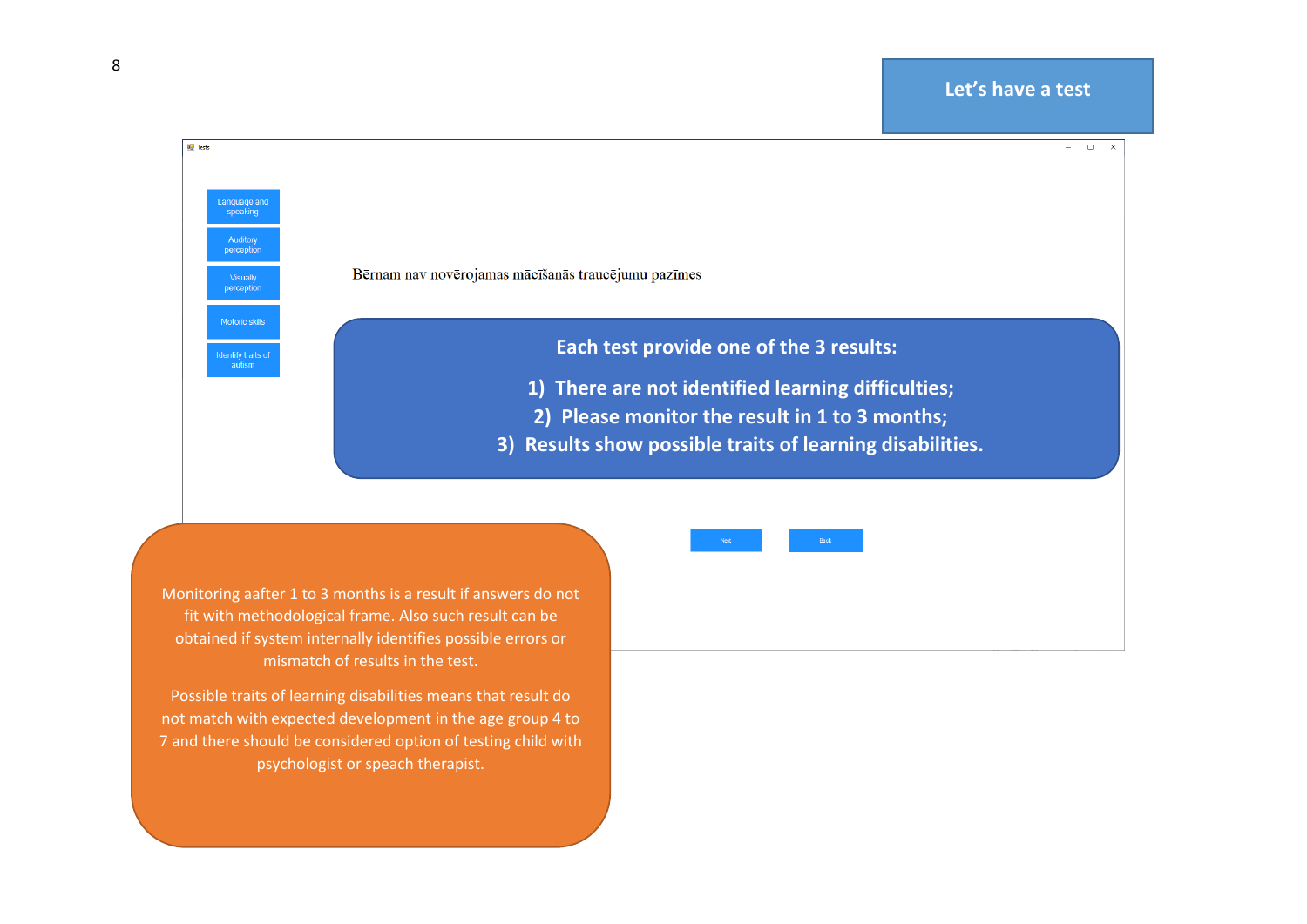# INTERACTIVE STEM LEARNING FOR INDIVIDUALIZED APPROACH

**Let's play and learn**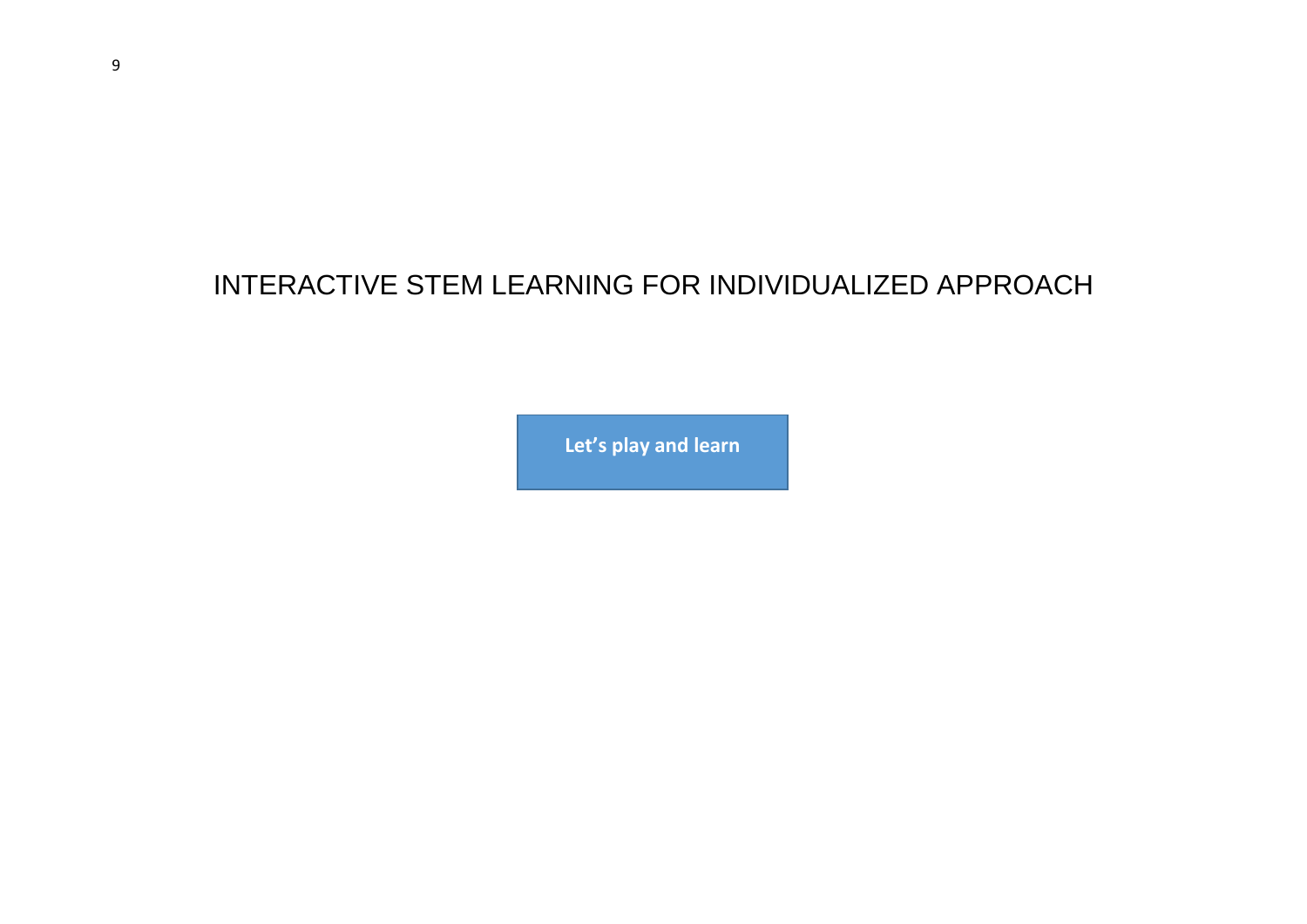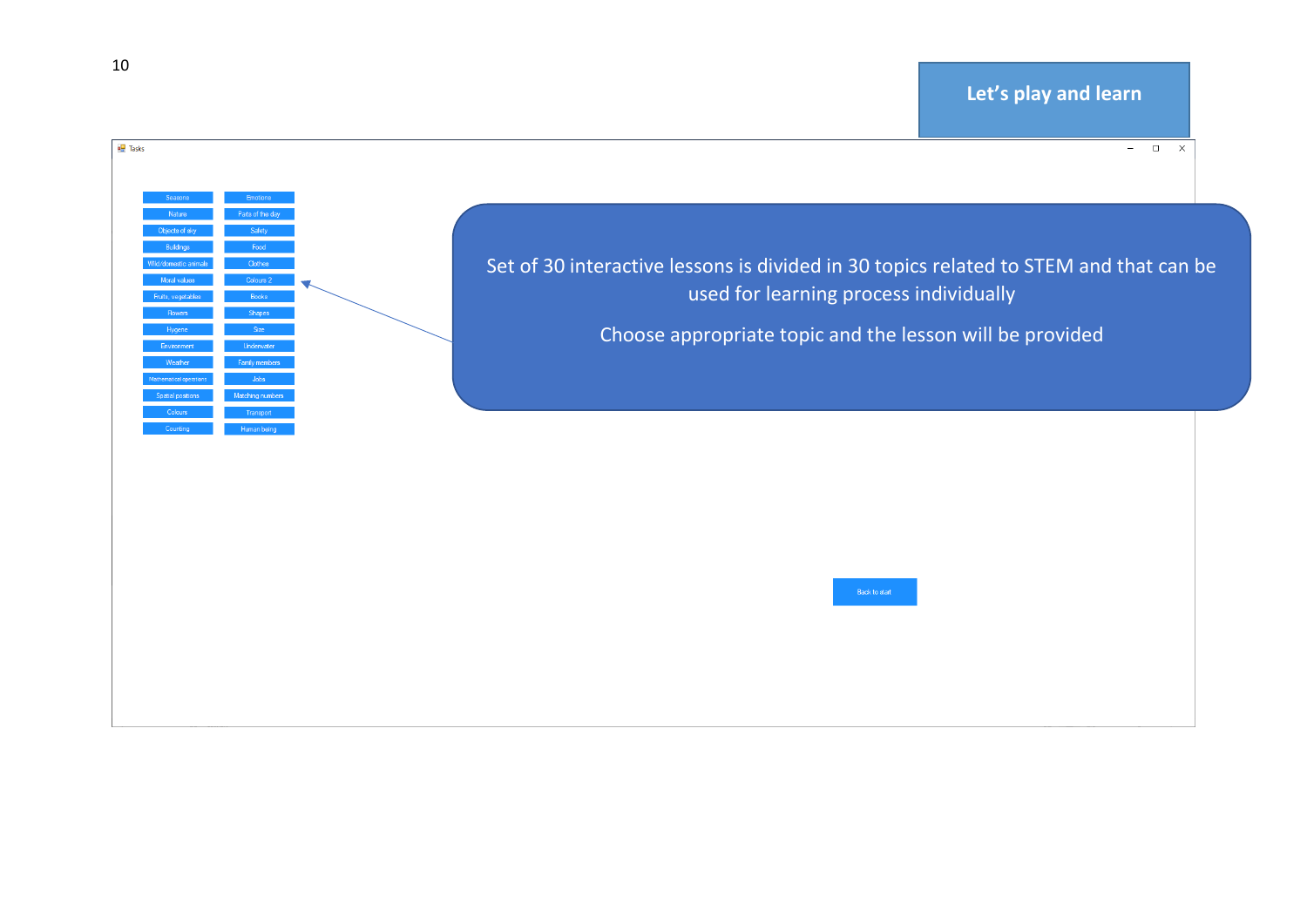### **Let's play and learn**

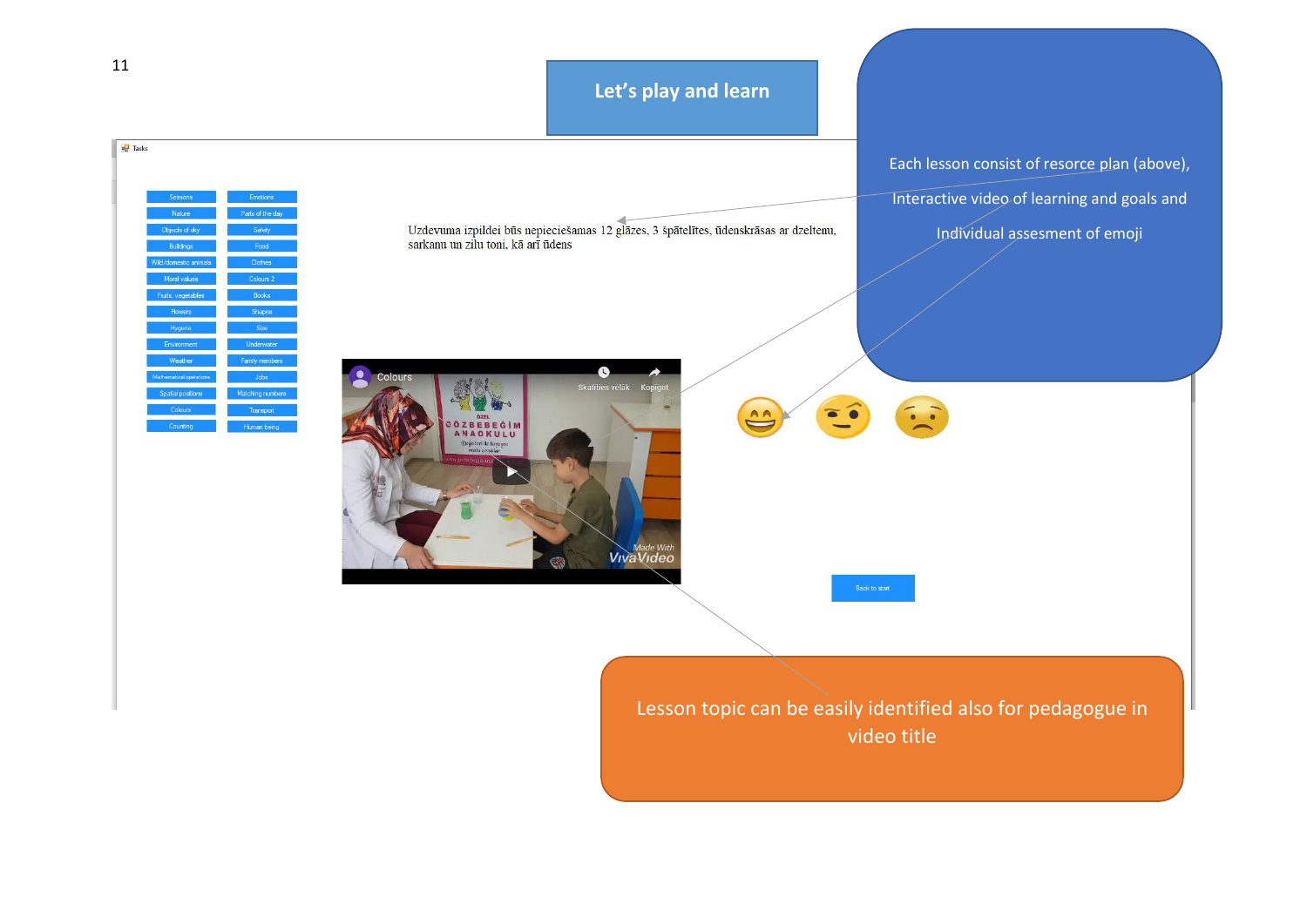

Video guide is oriented to the child for development of understanding of the task and possibility to follow accoring to child needs

Full set of lessons available in application